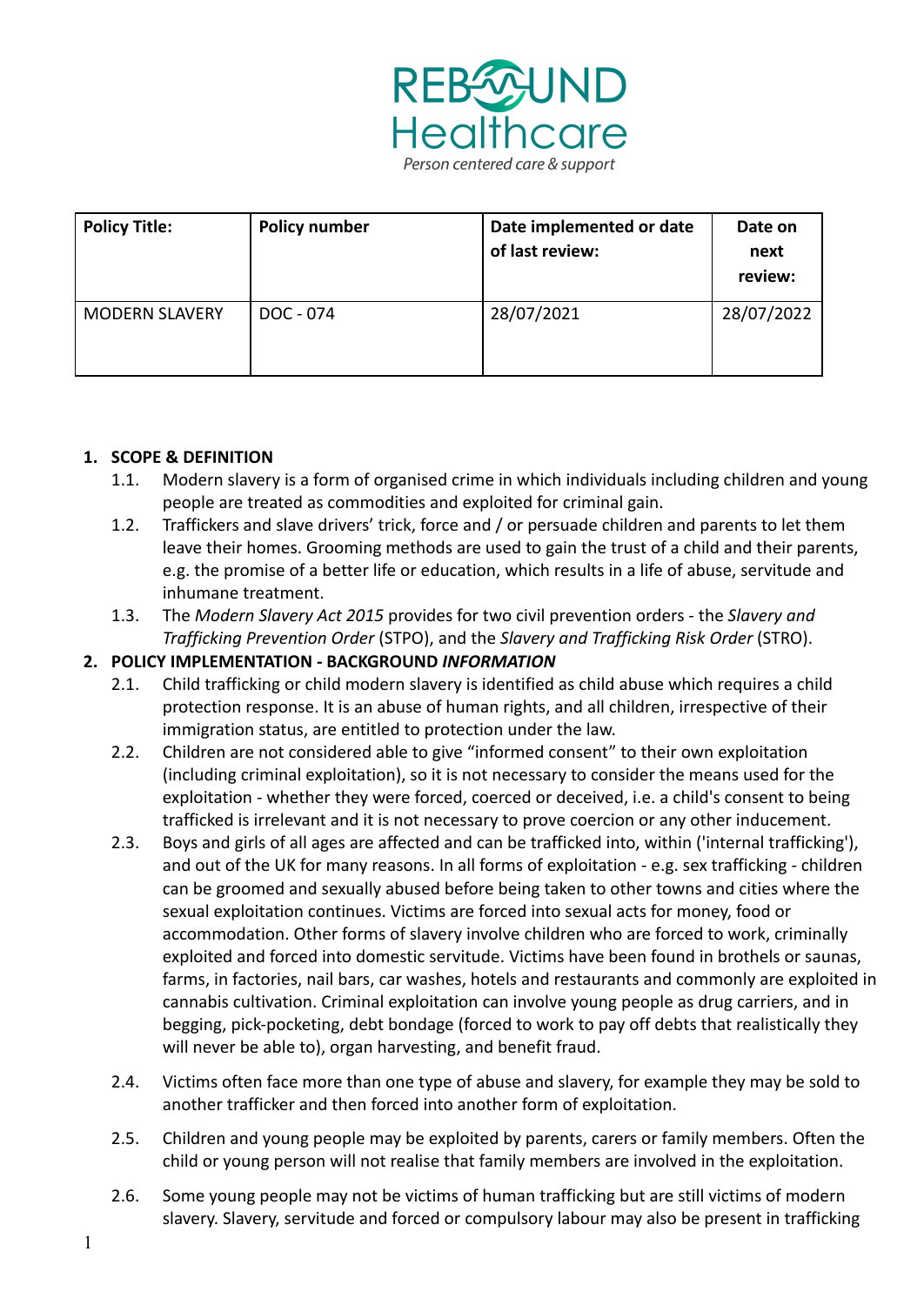

cases; however, not every young person who is exploited through forced labour has been trafficked. In **all** cases, protection and support is available through the National Referral Mechanism (NRM) process. The NRM is a **victim identification and support process** for all the different agencies that may be involved (e.g. the *police, Home Office*, including *Border Force, UK Visas* and *Immigration, Local Authorities* and voluntary organisations).

# **3. RISK INDICATORS**

## *Specific Indicators:*

- 3.1. Signs that a child has been trafficked for domestic slavery may not be obvious. Identifying the potential signs of child slavery / trafficking in referrals can include the following specific indicators:
- a) Discrepancies in the information victims have provided due to traffickers forcing them to provide incorrect stories;
- b) Brought or moved from another country;
- c) Reluctance to disclose details of their experience due to being in a state of total dependency;
- d) An unrelated or a new child discovered at an address;
- e) Significantly older partner / Underage Marriage;
- f) Unsatisfactory living conditions living in dirty, cramped or overcrowded accommodation;
- g) Missing from care, home or school including a pattern of registration and de-registration from different schools;
- h) Children found in brothels and saunas;
- i) Children spending a lot of time doing household chores, including cleaning and caring for other children;
- j) Children found working in catering, nail bars;
- k) Rarely leaving their home, with no freedom of movement and no time for playing;
- l) Orphaned or living apart from their family, often in unregulated private foster care;
- m) Limited English or knowledge of their local area in which they live;
- n) False documentation, no passport or valid identification documents;
- o) Few or no personal effects few personal possessions and tend to wear the same clothing;
- p) No evidence of parental permission for the child to travel to the UK or stay with the adult;
- q) Little or no evidence of any pre-existing relationship with the adult or even an absence of any knowledge of the accompanying adult;
- r) The child seeming to be a willing participant in their exploitation, e.g. involvement in lucrative criminal activity without benefitting from the proceeds;
- s) Sexually transmitted infections, injuries of a sexual nature, or gynecological problems;

## **4. PHYSICAL APPEARANCE:**

- 4.1. Signs of physical or psychological abuse, including looking malnourished, unkempt, or withdrawn.
- 4.2. Physical illnesses including work-related injuries through poor health and safety measures, or injuries as result of assault or controlling measures.
- 4.3. Physical indications of working; e.g. overly tired in school or indications of excessive manual labour.
- **5. PSYCHOLOGICAL INDICATORS:**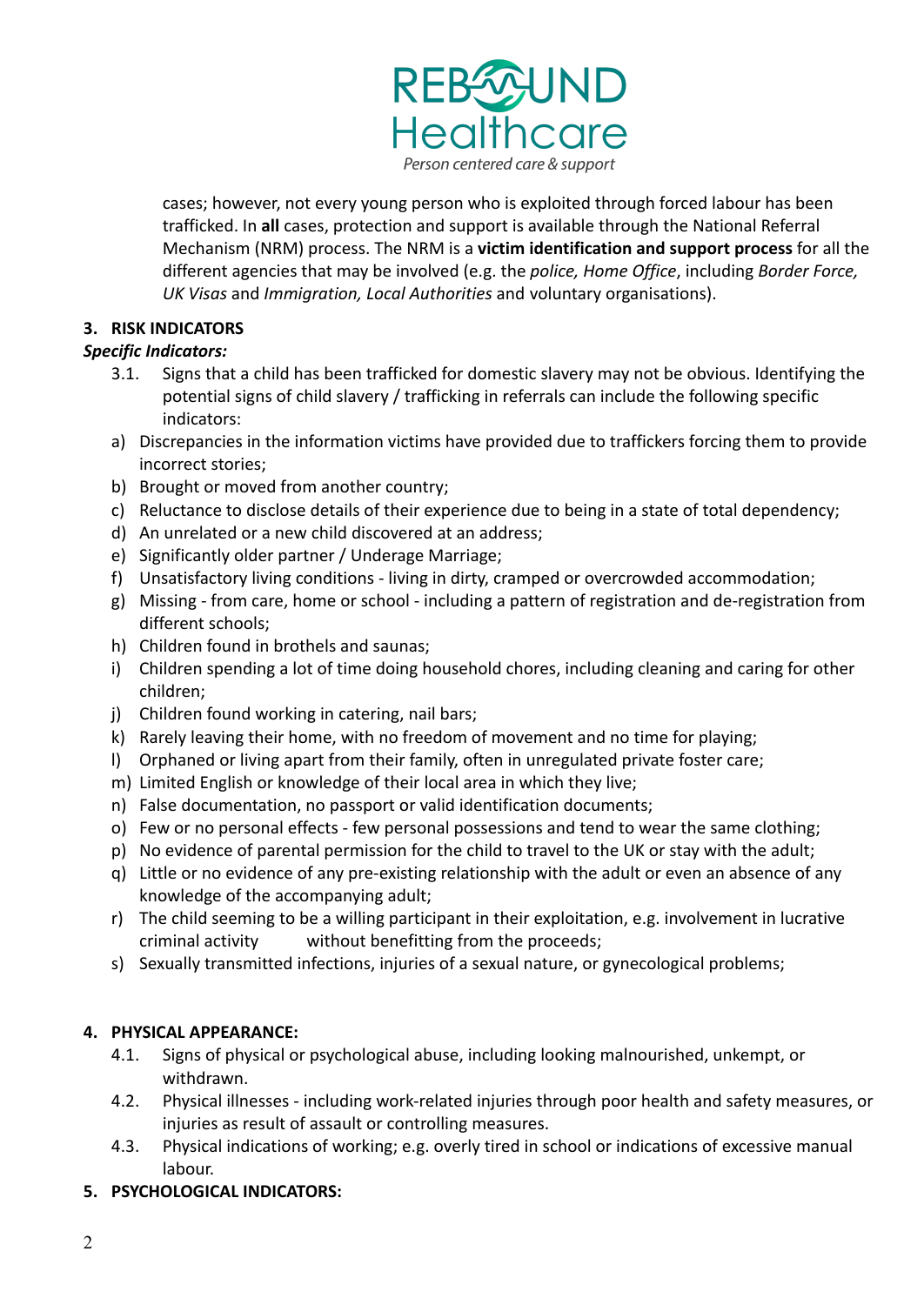

- 5.1. Suffering from post-traumatic stress disorder which may include symptoms of hostility, aggression, difficulty with recalling episodes, and concentrating.
- 5.2. Depression / self-harming and / or suicidal feelings;
- 5.3. An attitude of self-blame, shame and extensive loss of control;
- 5.4. Use and / or abuse of drugs and or / alcohol.

#### **6. CHILD SAFEGUARDING MEASURES:**

- 6.1. Modern slavery is child abuse, and there is the potential for the child to suffer significant harm. Any potential victim of child trafficking or slavery, servitude, or forced or compulsory labour, must be referred to the local Children's Services, and any emergency medical treatment must be arranged as appropriate.
- 6.2. Once a potential victim of slavery has been identified, they should be informed of their right to protection, support, and assistance in any subsequent criminal proceedings taken against offenders. They should then be referred for processing and safeguarding through the National Referral Mechanism

#### **7. REFERRING A POTENTIAL VICTIM OF MODERN SLAVERY TO THE NATIONAL REFERRAL MECHANISM (NRM):**

#### **7.1. The NRM is a victim identification and support process.**

- 7.2. Referrals to the NRM for consideration by the competent authority should be made by the local authority for all potential child victims of modern slavery, as they may be entitled to further support - victims can be of any nationality, and may include British national children, such as those trafficked for child sexual exploitation or those trafficked as drug carriers internally in the UK.
- 7.3. The **Duty to Notify** Local Authorities have a duty to notify Rebound Healthcare Ltd about any potential victims of Modern Slavery. For children, completing the NRM form is enough to satisfy this requirement. There is no minimum requirement for justifying a referral into the NRM and consent is not required for children.
- 7.4. It is important to communicate honestly with the child about concerns and reasons for referring them into the NRM. If it is considered that the child or anyone connected to them is in immediate danger the police should be contacted, and safe accommodation arranged for them.
- 7.5. Where there is reason to believe a victim could be a child, the individual must be given the benefit of the doubt and treated as a child until an assessment is carried out. An age assessment should only be carried out if appropriate to do so and should not cause a delay in referring into the NRM.
- 7.6. There must be a victim-centered approach to identifying and eradicating all types of trafficking and modern slavery.
- 7.7. This must include consideration of the following:
	- a) Dealing with the child sensitively to avoid them being alarmed or shamed;
	- b) Building trust, as victims commonly feel fear towards the authorities;
	- c) Being aware of any additional vulnerabilities that the child or young person may have;
	- d) Possible gradual grooming process of the child or young person by a perpetrator.
- 7.8. It is important that staff make careful notes about what is disclosed, as a child's credibility can be challenged if the child is subject to immigration control based on their disclosure being made in instalments. This will support the child and help others understand the process of disclosure.